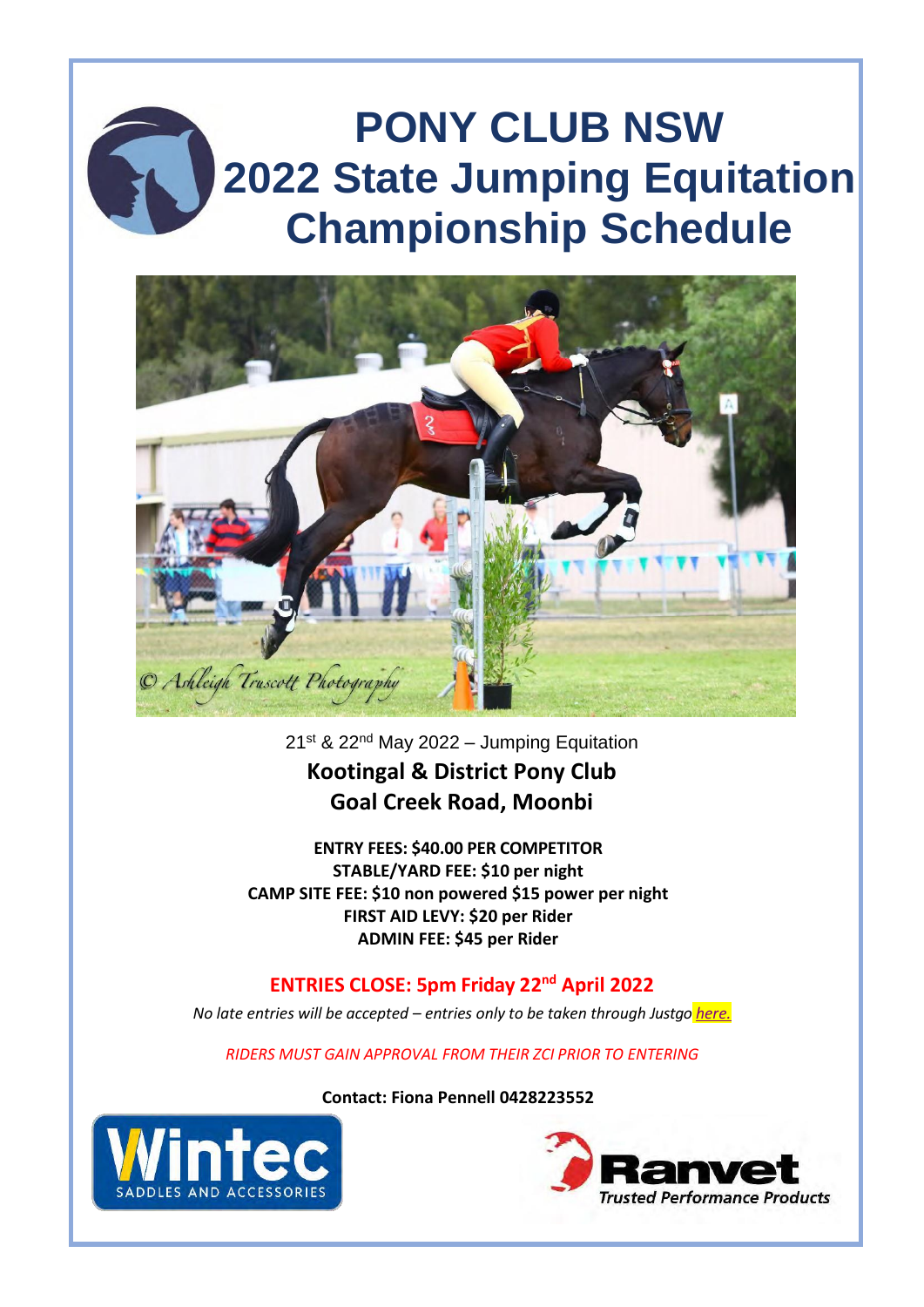*The association reserves all rights to alter any or all of the programs and conditions without due notice. All competitors compete at their own risk.*

# **Arrival and Departure of Competitors**

If arriving outside the designated arrival hours (Friday 20<sup>th</sup> between the hours of 8 am to 2 pm and between the hours of 6am-7am Saturday 21<sup>st</sup> May in extenuating circumstances such as a car break down ONLY), please ensure your Team Manager is aware so they can arrange entry to the grounds with an event official. Contact details will be provided on TeamApp and Facebook Event Page.

Horse health declarations will also be collected at this point.The Event Manager and the Host Zone will complete a risk assessment and Covid Safety Plan and communicate this plan andappropriate actions to all attendees. Any attendee that appears unwell or has a high temperature will not be allowed ontothe grounds or if already on the grounds will be isolated accordingly.

#### *Before you enter*

- **Talk to your ZCI about yoursuitability for the event and provide results on request.**
- Confirm with your club secretary that you have attended a minimum of three rally days in the preceding 12 **months.**
- **Fill out your Horse ID and provide to your Zone Chief Instructor forsigning off.**

Entries will only be accepted from current financial and insured members of the Pony Club Association. New South Wales **members' names must appear in the database at the Association office.**

# **1. ENTRIES**

*All Entries must be completed through the Justgo online platform. Horse details must be completed prior to entry, including* microchip and PIC number. At the time of the schedule being published, this event will only be open to members of Pony Club *NSW.*

Horse ID Forms must be sent to club and zone for required signatures before being sent to the State Office.

There will be no 'pending' for any State Event Qualifying& Grading as at the close of nominations.

Considering the lack of available competitions in 2021 due to COVID-19, it is strongly recommended by the PCANSW Executive Committee that consideration is given to the qualifying requirements for State Championships for 2022 on a case by case basis. This includes rally day attendance and qualifying times. Safety should always be the top priority, however in good faith *zones should be making all efforts to ensure riders are able to attend the championships.*

Riders may have their temperatures rechecked at each fitness check and random checks may be made of all attendees.

# **2. HORSE IDENTIFICATION**

Horse ID forms are required to be sent by riders to zones for required signatures before the zone sends all Horse IDs to PCANSW State Office with entry approval spreadsheet. Team Managers are required to bring a copy of the Horse ID to the fitness check.

Please complete the Horse Health Declaration form within three days leading up to the State Championship and present to event officials on arrival. As such NO HORSES may arrive on the grounds prior to 8am on Friday 20<sup>th</sup> May.

# **3. SCRATCHINGS AND REFUNDS**

Allscratching's are to be notified to the Zone ChiefInstructor **as early as possible, and the Zone ChiefInstructorshould then notify the State Office immediately.** Refund of entry fees will only be granted if a copy of a Doctors or Veterinary Certificate is sent to the State office no later than 30 days from the completion of the Championships. Ground fees are refundable where scratchings are notified nolater than 14 days prior to the event. *Stable and Camping fees and state entry fees will be refunded by the State Office.* Credit card processing fees will not be refunded unless there is a cancellation of the event.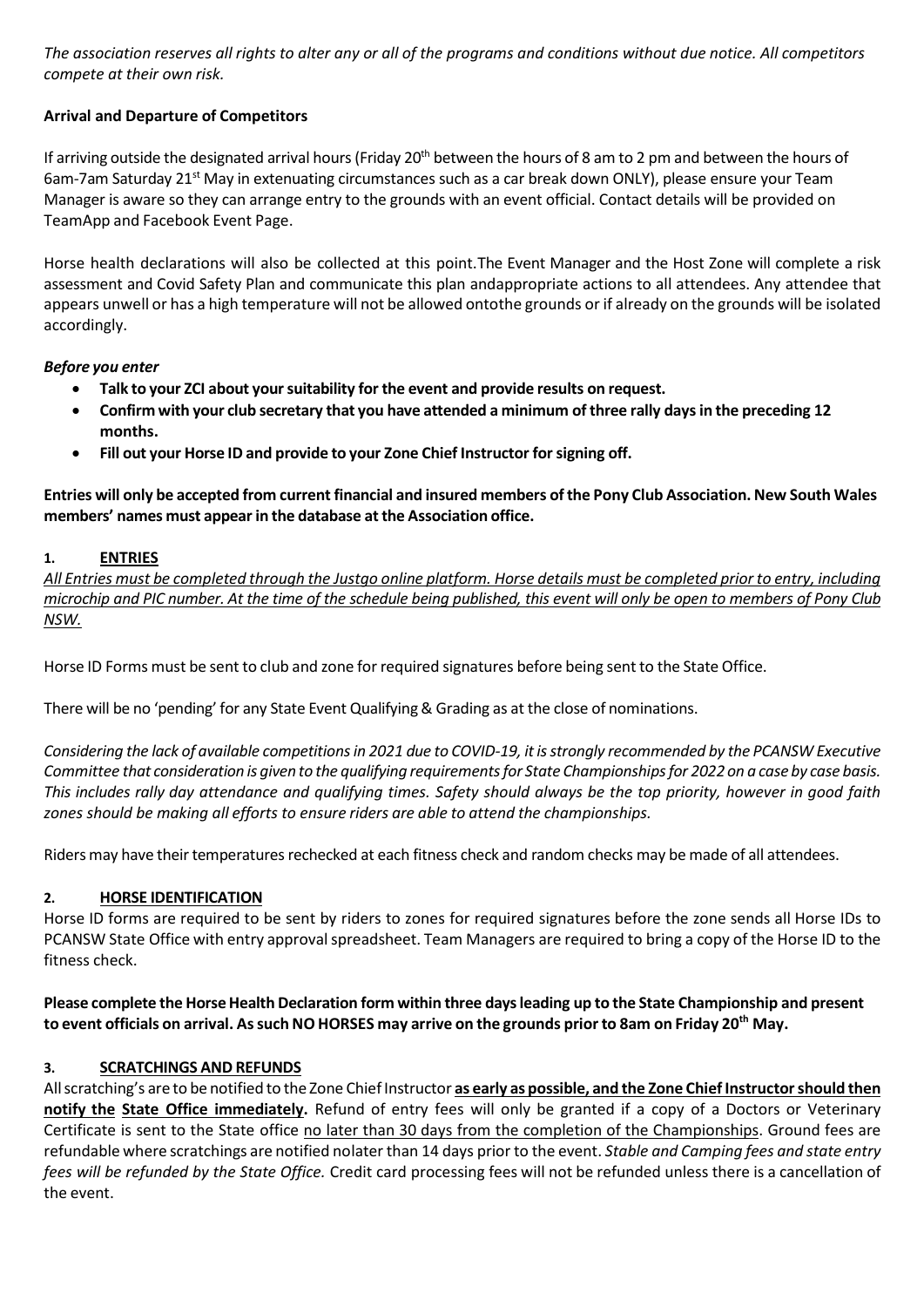# **4. HORSE SUBSTITUTIONS**

In the event of illness or injury, (or for any other reason the Advisory Committee may allow), a horse may be substituted. If a horse issubstituted the Association or Technical Delegate must be advised in writing not later than 6:00pm on the day prior to competition, bythe Zone Secretary or Team Manager, giving the reason, together with the approval of the Zone Chief Instructor concerned and providing verification that the substitute horse/rider combination is of championship standard.

The substitute horse must be owned by the member, or a member of the rider's Club (or leased according to PCA NSW rules) and comply with all the conditions of nomination for the Championship for which it is being substituted. Any competitor riding a horse not fulfilling the above conditions will incur disqualification.

# **5. ELIGIBILITY OF COMPETITOR**

Approval by the Zone should be accompanied by current Performance cards (available from the Association office). Club Secretaries are responsible for forwarding a **copy** of performance cards to Zone Chief Instructors on request, prior to them approving entrants of suitable standard. **Performance cards are not required to be sent to the State Office.**

Nominations will be checked with the Club and the Zone prior to acceptance of nomination, if a rider has not achieved the required performance level their nomination will not be accepted, and a refund issued less a \$20 administration fee.

# **6. ELIGIBILITY AND OWNERSHIP OF MOUNTS**

See current PCA Handbook.

# **7. HORSE WELFARE**

Pony Club Association NSW Council strongly recommends that all pony club members vaccinate their horses against the Hendra Virusand supports any Zone or Club who have introduced by-laws in regard to vaccinations.

We recommend that you contact your local Department of Primary Industry for further updates and information on biosecurity measures to be implemented by members on 02 6391 3100 or see their website <http://www.dpi.nsw.gov.au/aboutus/about/contact>

# **8. PERFORMANCES**

Nominations to the Zone must be accompanied by current Performance cards (available from the Association office). Club Secretaries are responsible for forwarding a **copy** of grading cards, with entry forms, to Zone Chief Instructors prior to them approving entrants of suitable standard and forwarding nominations to Association office. **These must be signed as the correct grade by the Zone Chief Instructor.**

# **9. GENERAL RULES FOR STATE CHAMPIONSHIPS**

a. The Championship will be conducted under the rules of the Pony Club Association of NSW as set down in the current PCA NSW Handbook and as advised in Council minutes to date. Team Managers are to have a copy of the rules available for reference bytheir team members.

Jumping Equitation Rules: [https://pcansw.org.au/docs/general/45/section\\_15\\_2014.pdf](https://pcansw.org.au/docs/general/45/section_15_2014.pdf)

b.The Pony Club Association reserves the right to alter, amend or delete any part of the program if circumstances arise which make it necessary.

c.Competitors must realise that this is a State Championship and the standard will be high. It is the responsibility of Zone ChiefInstructors to ensure the mounts and riders meet the required standard.

d.**PUNCTUALITY:** Competitors must be punctual and may be disqualified if not ready when called.

e.**LEAVE**: All riders are reminded that they may not leave the grounds until after the final presentation of their relevant Championship without permission from the Advisory Committee. Any rider who leaves without permission may be suspended from competing for a full twelve (12) months from the date of the breach of the regulations.

f. **VEHICLE PARKING:** No unauthorised vehicle is to park in an area allocated for horses. (Parking areas will be clearly indicated.) All vehicles park at their own risk. A horse free area will be provided for vehicle parking.

g.The commencement time for each State Championship is from when the horse arrives on the ground and until the last horseleaves the presentation arena.

h.Yards/stables may not be in the camping area and as such cannot be brought onto the grounds by competitors. Competitorsmust ONLY use yards/stables provided.

i. Riders may use a different horse for each Championship – Each Championship is a standalone event.

j. Riders may compete in one or more Championship and they do not have to stay on the grounds for the whole week

– only until the completion of presentation for Championship they are competing in has been completed.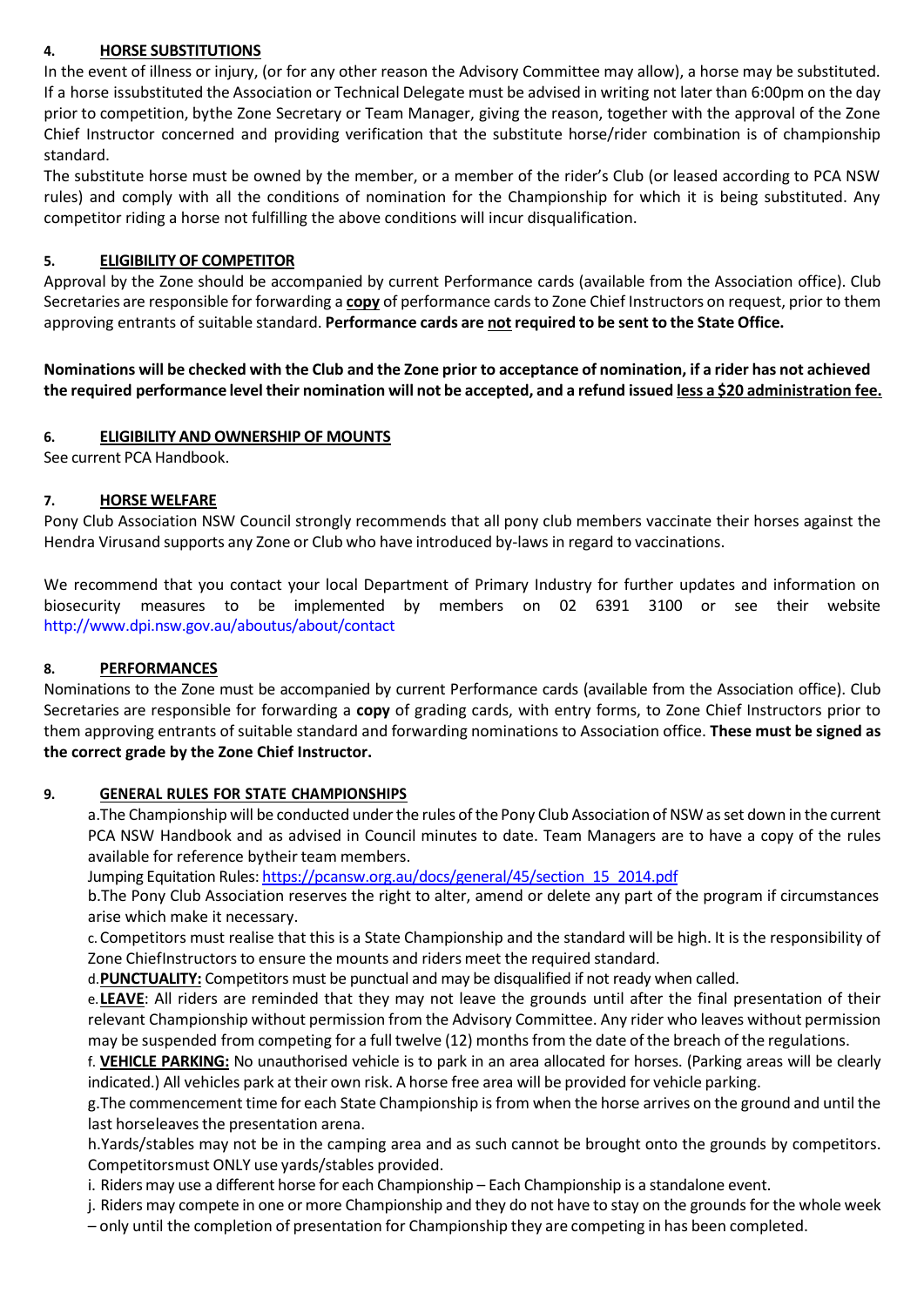#### **10. IDENTIFICATION NUMBERS**

Identification of riders will now be via a bridle number holder attached to the left side of the horse's bridle. Bridle number must be legible and not obscured in any way. Rider number will be provided in the event draw. Competitors entered in more than 1 disciplinewill keep the same rider numberthroughoutthemultiple disciplines. Riders are to purchaseor provide their own bridle number holder for all State events. There will be a limited amount available at the venue for purchase and will also be available for purchase when entering the event along with merchandise. It is the responsibility of the rider to ensure their bridle number matches the rider number in the draw, and the bridle number is easy to read.

#### **11. INTER-STATE COMPETITORS**

Inter-state competitors will be eligible to enter for the 2022 State Championships.

 All inter-state entries are the responsibility of their own State Association. Inter-state entries must come through the State secretary with the required Horse ID and Horse Health Declaration.

All inter-state competitors represent their State and must wear the full Pony Club uniform of their State Association. This includes State saddlecloths, flags, banners etc.

Inter-state competitors ride under the rules of The Pony Club Association of NSW.

#### **12. INTER-ZONE COMPETITORS (New South Wales competitors only)**

There will be a Zone Team Championship award for all four disciplines. Teams are to comprise a maximum of four riders and a minimum of three riders. Allscores to count.

#### **13. GEAR REGULATIONS**

Horses must be correctly turned out with well-fitting and properly maintained saddlery and suitable stirrups that conform to Pony Club NSW regulations. Girths must have two buckles or a single buckle and a surcingle. Exception: western orstock saddle with attachments as designed and manufactured for that particular saddle.

PLEASE SEE SECTION 7 OR THE SPECIFIC DISCIPLINE RULES INTHE PCA NSW HANDBOOK FOR ALL GEAR REGULATIONS.

Badly fitting or unsafe saddlery, or saddles that are down on the withers/back when the rider is mounted, will result in the disqualifying of that competitor, unless the saddle can be changed to the satisfaction of the Gear Steward before the start of the competition.

Saddlery that is not allowed in the Championship must not be worn at the competition venue. Failure to comply with this rule will incur elimination. In all other things, the general rules of the Pony Club Association of NSW apply.

# **"The only jewellery permitted to be worn by riders when mounted are one stud per ear not exceeding 5mm in diameter and wristwatches(medical alerts are permitted). If gloves are not worn, then rings must be taped"**

# **14. UNIFORM**

Zone Teams - Each Team to wear their own Zone uniform and saddlecloth. Full Pony Club uniform is to be worn i.e. shirt and tie and either fawn or oatmeal jodhpur, please see Section 7 for full details. Jumpers are optional, but if worn must be the official Zone jumper. Riding trousers are NOT acceptable at State level competitions. Full uniform including helmet must also be worn whilst walking the Showjumping course and penalties for noncompliance may apply.

Helmet checks and tagging will be conducted between 1 & 2pm on the day before the competition commences if your helmet has notbeen tagged by your club or zone.

# **15. DRAW**

The Draw for each event will be available on the "PONY CLUB NSW STATE CHAMPS" Team App on the day prior to the first day of competition for each Championship. Competitors failing to be ready when called may incur disqualification. Riders to compete in draworder.

#### **16. TEAM MANAGERS RESPONSIBILITIES**

A Team Manager for each age group must be named on the nomination form, together with email addresses and telephone numbers.For Team Managers dutiessee current PCA NSW Handbook. Team Managers must be current financial and insured members of the Pony Club Association.

It is stressed that Team Managers are in charge of, and responsible for the behaviour of their team whilst at the championship(s). All PCA NSW Rules, Policies and Procedures must be followed at all times. Please see the Association's policy documents for more details <http://www.pcansw.org.au/policies/policy-documents>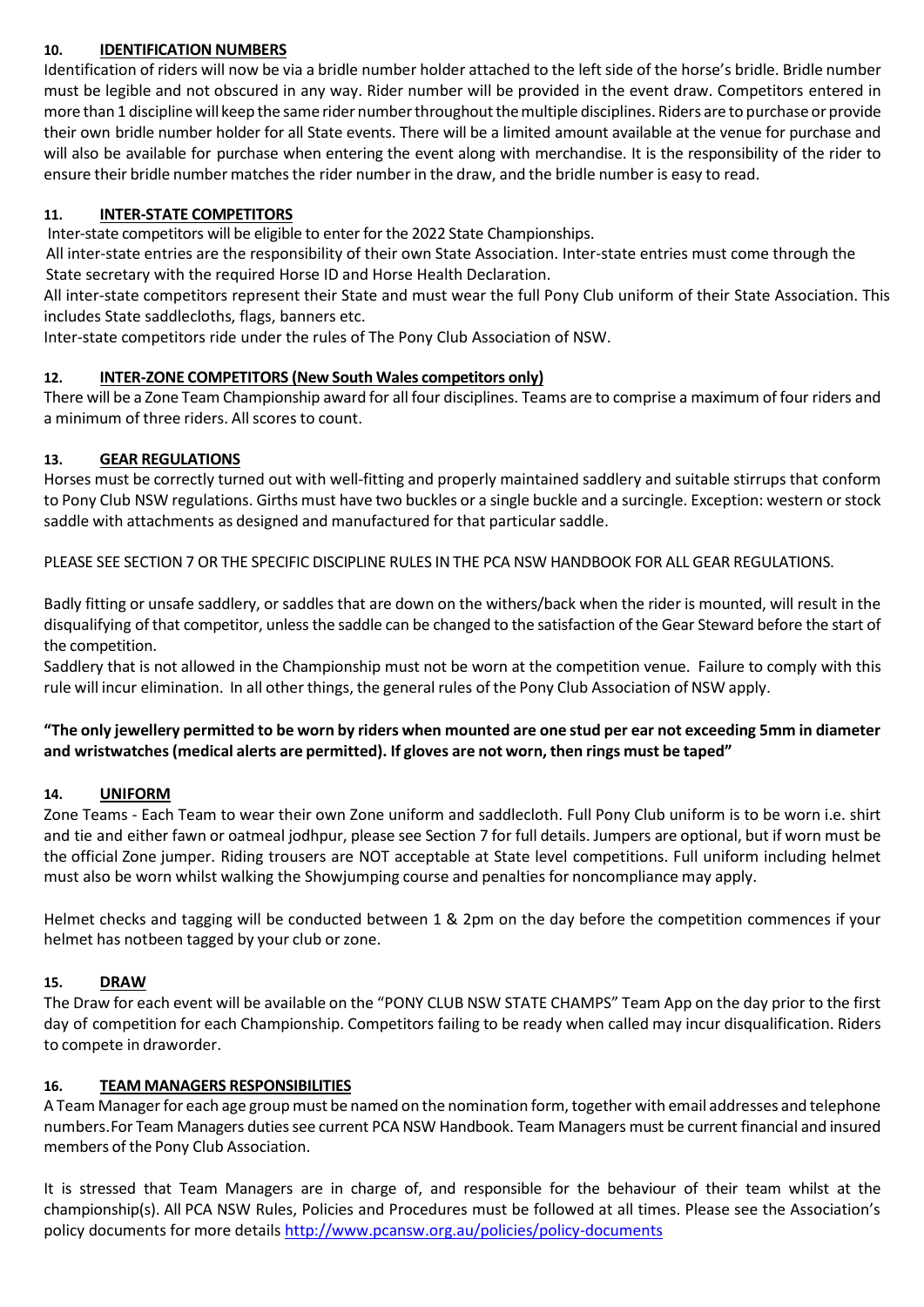Zone Secretaries are required to furnish each Team Manager with a list of members for whom they are responsible at State Championships, together with a list of scratching's, prior to departure for the Championship. Team members should be notified by the Zone Secretary, through their Club Secretary, the name of their Team Manager for the Championship and be made aware of their responsibility to the Manager. This knowledge is to be available to all team members prior to departing for the venue.

Team Managers must be suitably attired and wear identifying badges at all times, (available at Association office). For distinguishing purposes, it is recommended that Team Managers wear the uniform of their Zone. Team Managers are required to attend the Team Managers meeting which follows the Fitness Check. The times of the managers meetings will be announced at the grounds.

Team Managers are responsible for ensuring that all competitors are mounted and present at Presentation.

# **17. FITNESS CHECK**

Horses will have their microchip scanned for identification prior to or at the Fitness Check for the Championship.

Horses will be checked for soundness during the afternoon on the day prior to the first event at approximately 3:00 pm. All horses must be ridden, no lead horses are permitted. Bridle Numbers are to be worn. Riders must wear full Pony Club uniform in Zone or State colours, together with regulation AS/NZ 3838, ASTM F1163 or VG1 approved riding helmet. Team Managers are required to bring a copy of the Horse ID to the fitness check.

COMPETITORS ARE REMINDED THAT NO HORSE MAY LEAVE THE GROUND AFTER THE FITNESS CHECK OF THE RELEVANT DISCIPLINE

UNTIL THE CONCLUSION OF THAT DISCIPLINE'S FINAL PARADE WITHOUT THE PERMISSION OF THE ADVISORY COMMITTEE. Riders do not

have to stay on the grounds for the whole week – only for the duration of the discipline that they are competing in. This includes theduration of time between the pre-event Fitness Check (for that discipline) until the event has been completed and presentations have been held (which follow the completion of each event).

Horses not checked the day prior (due to extenuating circumstances) will be checked between 7:00am and 7:30 am on the first day of the relevant Championship. Application for this check to be made to the Secretary by the Team Manager on the day prior to the first day of competition. Suspect or doubtful horses may be asked to present for a further inspection by a veterinarian to make the final decision as to participation.

Note - a horse, which is scratched as a result of the Fitness or Vet Check at a State Championship, shall not thereafter be ridden at the venue by any person.

Swabbing of horses for illegal substances may be carried out at the championships.

Destruction of severely injured horses: If a horse is so severely injured that on humanitarian grounds it has to be destroyed, the followingprocedure will apply; if the owner or his authorised representative is present, their agreement will first be obtained by the official Veterinary Surgeon. If the owner or his representative is not available the Technical Delegate acting on the advice of the Official Veterinary Surgeon, may order the destruction of a horse.

# **18. FITNESS CHECK TROPHY**

A Perpetual Trophy will be awarded to the smartest Zone (riders and team managers) at the Fitness Check for each discipline Championship.

# **19. GEAR CHECK**

Will be carried out prior to each competition, in the order of competition. Team Managers MUST be present. Riders are not at liberty to leave the enclosure after checking and prior to competing.

Whilst an official gear check will be carried out, the safety of rider's gear is ultimately the responsibility of the competitor.

# **20. EXERCISE**

Riders may only exercise their horse in the area provided. Horses may only be exercised (this includes lunging) by their nominated rider, except in the case of riders under 13 years, where an adult member may lunge the horse with the permission of the Team Manager. Horses exercised by other than their riders (if the rider is 13 years or older) or with unacceptable gear, may be disqualified from the Championship as a whole. Approved helmets and solid footwear are to be worn at all times when lunging.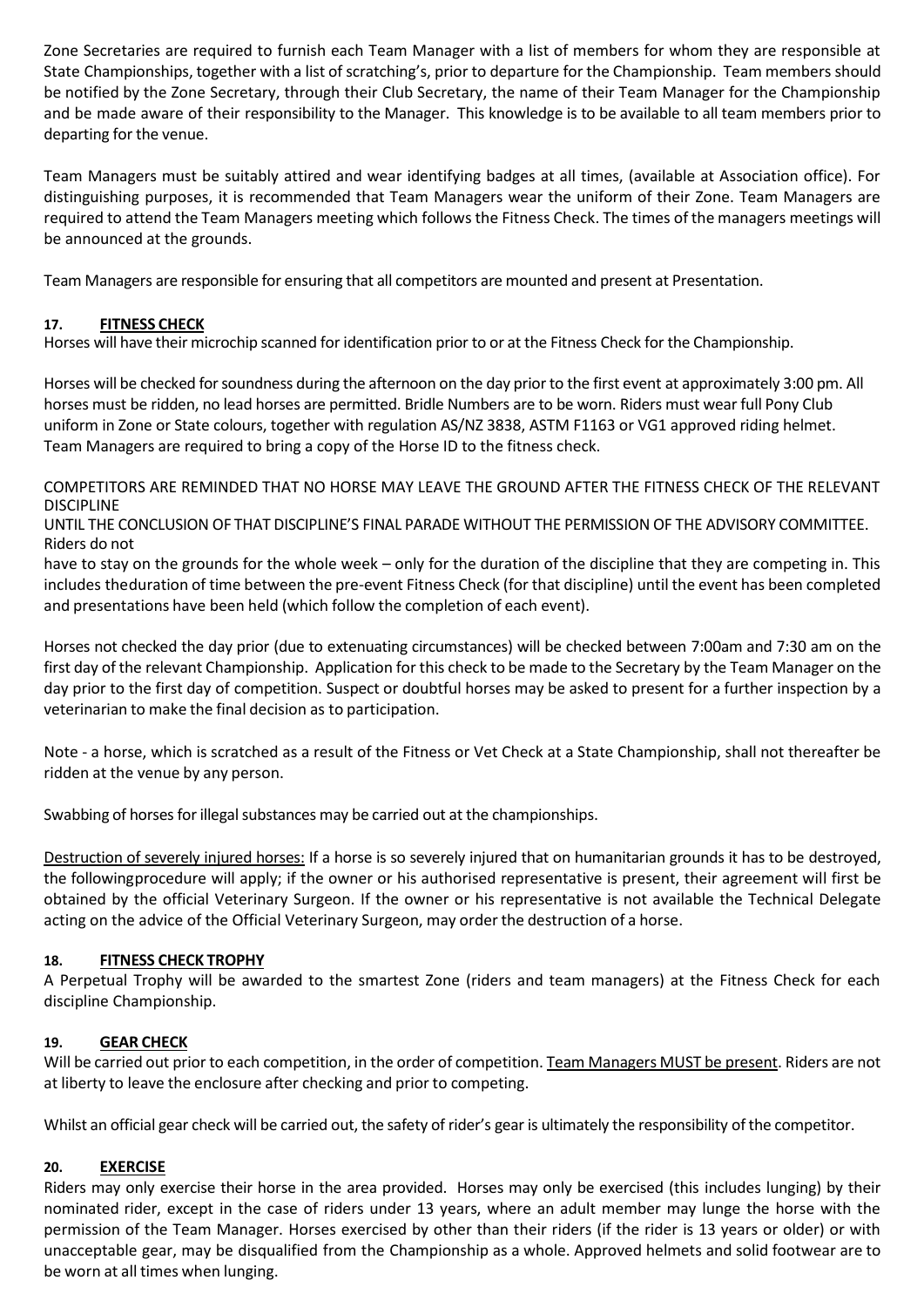#### **21. PROFESSIONAL COACHING**

Competitors may not be coached by professional coaches (parent coaches excluded) while at the venue, at the risk of disqualificationfrom the Championship.

# **22. DISQUALIFICATION**

The PCA Executive, together with the Technical Delegate and Advisory Committee, has the power to disqualify any competitor for abreach of any rule, or for unacceptable behaviour.

#### **23. APPLICATION FOR EARLY LEAVE**

If, for any unforeseen circumstance, a competitor wishes to leave the venue prior to the final presentation of awards (whether they beribbon winner or not), their Team Manager is required to make a written request to be lodged at the Secretary's office at the venue for decision by the Association Advisory Committee. Failure to obtain permission may jeopardise future entry.

#### **24. SCORING**

#### See relevant section of current Handbook.

Live Scoring will be available via the Pony Club NSW State Champs TeamApp throughout the Championship. The final championship scores will be displayed for a minimum of 15 minutes prior to the award being made for the championship. The time of final posting of each score sheet will appear on the bottom of the score sheet. The parade for final presentation will NOT be marshalled until theposting of the final scores is imminent. The chief marshal will liaise with the Technical Delegate to determine the appropriate time.

#### **25. PROTESTS**

Protests must be lodged in writing, on the approved form, by the Zone Team Manager together with a fee of \$50.00 and handed to the Technical Delegate or Event Co-ordinator on the ground. Protests must be made no later than one hour after the incident that gave rise to the protest, or in the case of scores, within fifteen minutes of the final championship scores being posted. Protests against the qualification of competitors or horses must be lodged not later than one hour prior to the commencement of the event.

#### **26. PRESENTATION OF AWARDS**

At the conclusion of the state championship/s, team managers must assemble ALL MEMBERS of their teams, mounted and in **full uniform (whether ribbon winners or not) for the final parade and presentations**. The failure of any competitor to comply may welljeopardize the receiving of an award and/or future acceptance for championship competition. The only exception is when permission has been granted by the Technical Delegate/Advisory Committee following written application from the team manager (see 23).

#### **27. ZONE FLAG/BANNER**

Zone Team Managers are requested to bring banners for the official parade. Team Managers are to parade with teams.

#### **28. RESPONSIBILITY**

Neither the Organising Committee, the Pony Club Association of NSW nor the PCA NSW Advisory Committee accept any responsibility for accident or illness of horse, to rider, groom, spectator or any other person or damage to motor vehicle during the currency of the Championship. Riders ride at their own risk.

NSW Road Rules apply to all venues during State Championships and must be adhered to, including the wearing of helmets while riding bicycles.

The Advisory Committee, together with the Technical Delegate and Executive of the PCA, are final arbiters in making decisions on protest or policy, and reserve the right to make any amendments, alterations or deletions to the programme as required.

# **29. TECHNICAL DELEGATE**

The Technical Delegate will be appointed by the PCA NSW Executive for each discipline. He/she will supervise a briefing of Team Managers and together with the Advisory Committee and Judge concerned will officiate in matters of dispute or official protest. His/her duties are to adjudicate on objections, to decide on eliminations and generally to ensure that the competition is run in accordance with the rules. He/she may, on his/her own initiative, "object" and take action on any matter that comes to his/her notice. In general, his/her decision is final and binding, however, matters of extreme contention must be referred to the Advisory Committee. The Technical Delegate will brief all Stewards, the Starter and Judge/s and Timekeepers prior to the competition.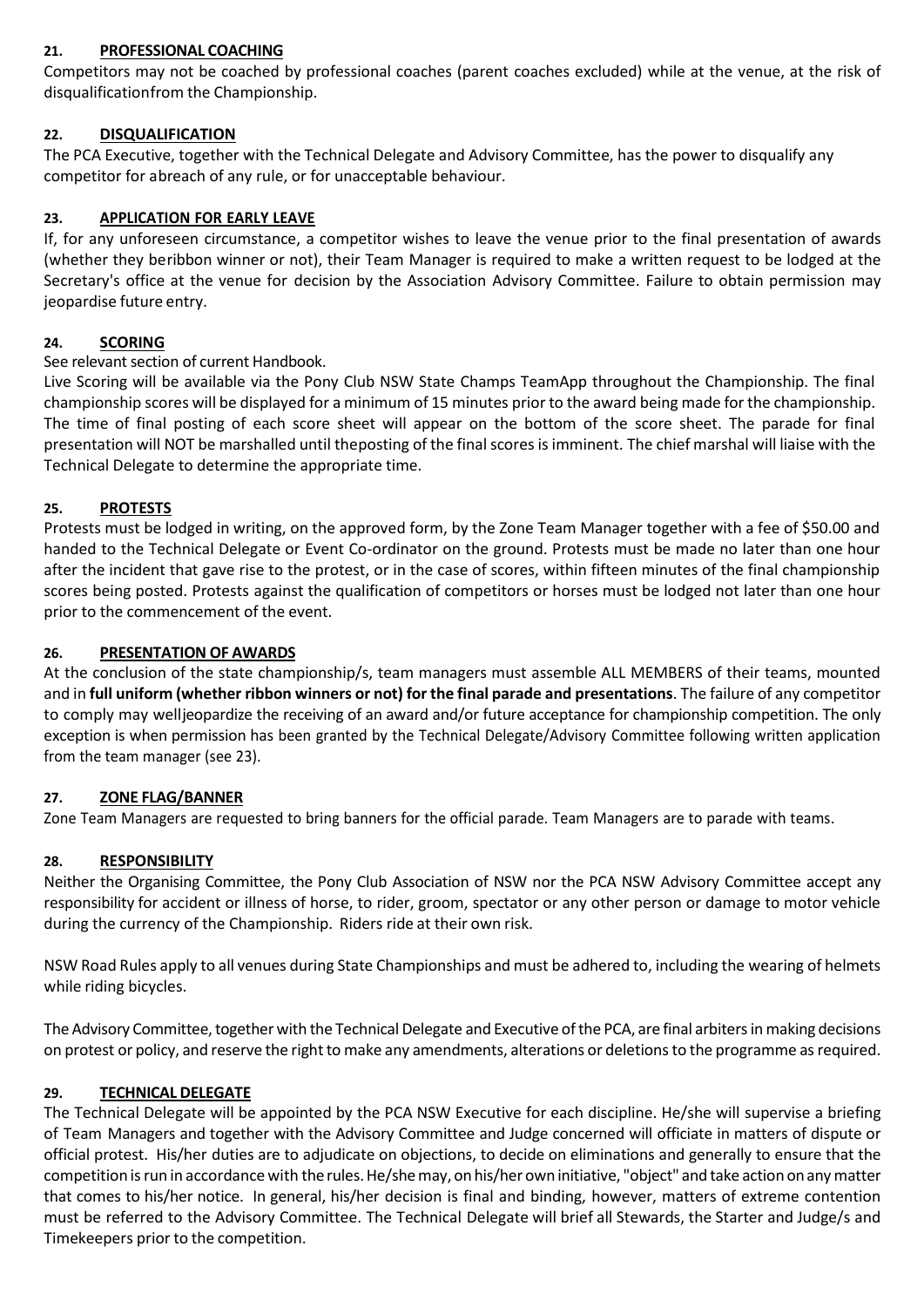#### **30. WORK HEALTH AND SAFETY**

A Safety Officer will be appointed for all State Championships, this Safety Officer will conduct a risk assessment for the event (including *where necessary,* checking that all electrical appliances and leads have been tested and tagged and that power outlets are not overloaded), give a Safety Briefing at the start of the Championship and be the first point of reference for any issues relating to WorkHealth and Safety. This Safety Officer will work in conjunction with the Technical Delegate to ensure the safety of all riders, officials and spectators.

Riders, officials and spectators are reminded of the responsibility to themselves and others regarding safety. The Association requeststhat any issues be reported immediately. The Association reminds all members attending Pony Club Events that they must abide by the Associations rules and any direction given by the Safety Officer.

Riders/ parents/guardians are reminded that while the Association is always mindful of member's safety and will conduct Risk Assessments and uphold the Associations rules at a Championship it is the riders/ parents/guardian's responsibility to decide whether to attend or not to attend an event. Riders/ parents/guardians should always undertake their own Risk Assessment before each championship. This assessment should take into consideration weather conditions, the distance to be travelled and safety of riders and horse welfare. For further information on Risk Assessments and the Associations rules please see our website [www.pcansw.org.au](http://www.pcansw.org.au/)

The Event Manager and the Host Zone will complete a risk assessment and Covid Safety Plan and communicate this plan and appropriate actions to all attendees. Any attendee that appears unwell or has a high temperature will not be allowed onto the grounds or if already on the grounds will be isolated accordingly.

Attendees may be issued a wrist band and may be subject to spot temperature checks. Rider will be checked during the Fitness Check prior to each Championship. Face masks may be mandated for attendees inside.

A Covid Safety Coordinator will be appointed as part of the Championships Covid Safety Plan and will be along with the Event Manager the first point of contact for any queries regarding the risk assessment and Covid Safety Plan and any actions required.

# **31. SAFETY OFFICER**

The safety officer is appointed by the Event Organizing Committee to prepare, distribute and implement a safety plan AND to co-ordinate emergency responses during each championship competition. This person is not a medical officer and should not be expected to participate directly in providing emergency care, but rather will arrange for and facilitate the response by appropriate personnel and thenrecord and document any incident(s).

# **32. VENUE DETAILS**

#### **NO DOGS ARE ALLOWED AT THIS VENUE – ANY DOGS FOUND AT VENUE WILL BE REPORTED TO LOCAL COUNCIL**

#### **33. CAMPING AND YARDS**

Camping & Yard fees are refundable where scratching's are notified no later than 14 days prior to the start of the Combined Championship (before 5pm Friday 30<sup>th</sup> April) nomination fees will ONLY be refunded upon production of a doctors or veterinarian certificate.

Competitors must arrive the day prior to competition for Fitness Check

**CANTEEN**: So, we can meet the COVID regulations, Kootingal & Districts Pony Club will have a full canteen running throughout the Championships, there will be hot and cold food as well as snack available.

Horse Feed: Pursehouse Rual Moonbi 0257766000

Accommodation in the Moonbi / Kootingal Area:

Kootingal Landview Motel 0267603273 email: kootingallandviewmotel.com.au Kootingal Hotel 0267603203 Kootingal Caravan Park 0267603103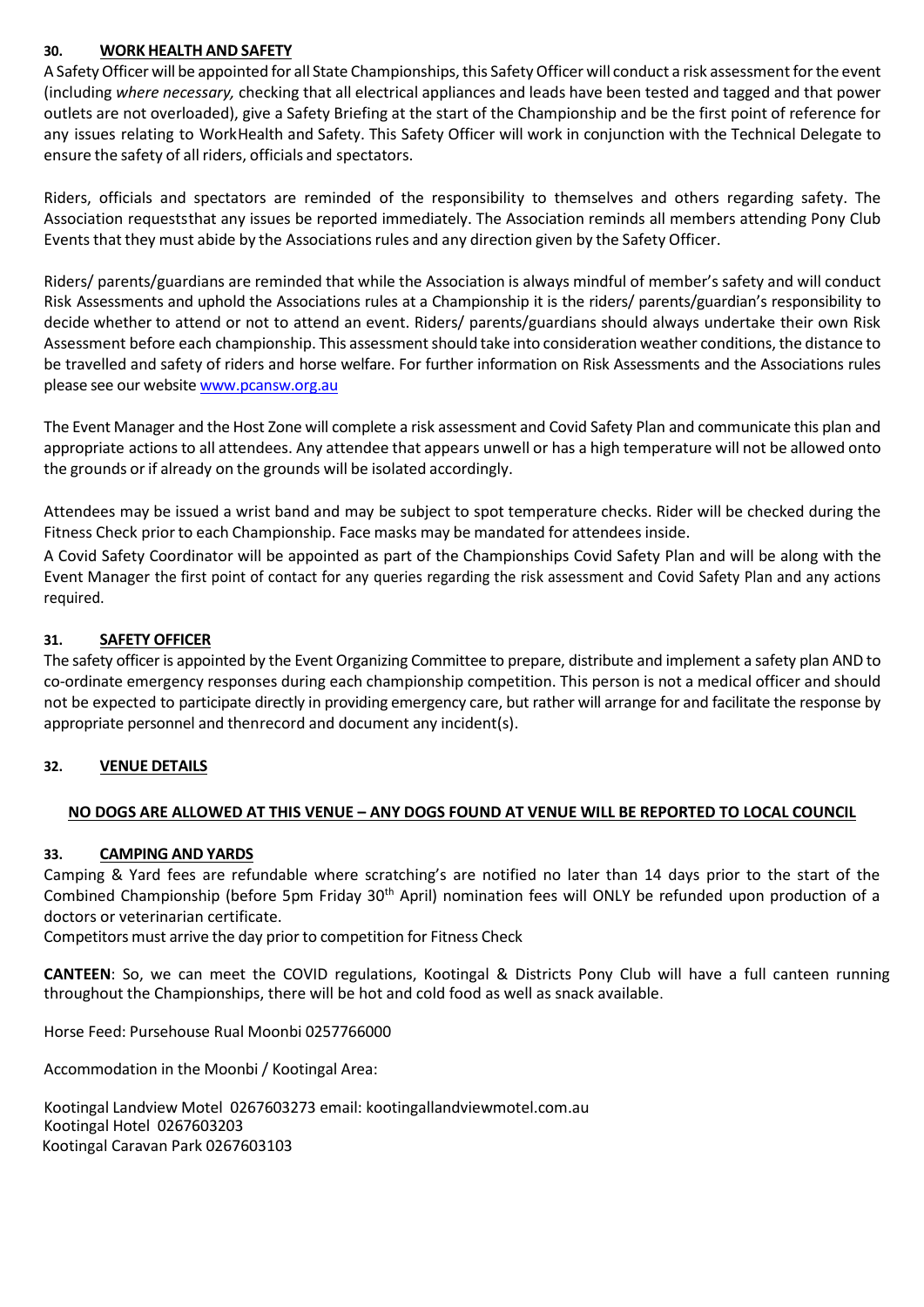#### **PROGRAM OF EVENTS**

| Friday $14th$ May 2021             | 8.00am - 2pm - Competitors can arrive                 |
|------------------------------------|-------------------------------------------------------|
|                                    | 3pm – Jumping Equitation Fitness Check                |
|                                    | 5pm – Jumping Equitation Team Managers Meeting        |
| Saturday 15 <sup>th</sup> May 2021 | 8:30am – State Jumping Equitation Championships Day 1 |
| Sunday 16 <sup>th</sup> May 2021   | 8:30am – State Jumping Equitation Championships Day 2 |
|                                    | - Jumping Equitation Championship Presentation<br>TBA |
| Monday 17 <sup>th</sup> May        | All competitors must depart the venue before 12:00pm  |

\*Times for Presentations, Fitness Checks and Team Managers Meetings are approximate. Announcements will be made. \*Competitors MUST arrive on the grounds by 2pm the day prior to the first day of competition, unless prior arrangements have been made with the organising committee to arrive before 7am on the day of the Championship in extenuating circumstances only.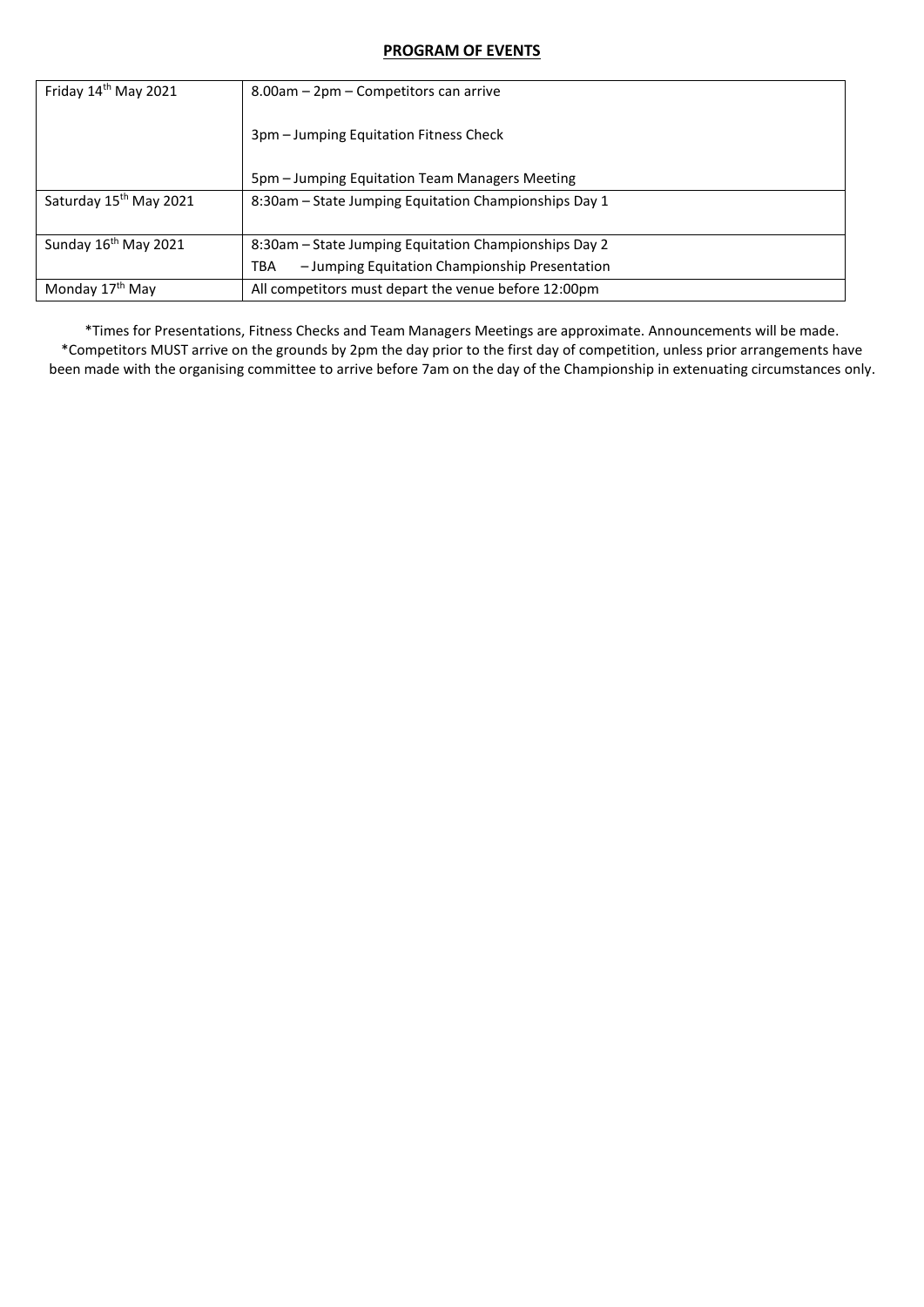#### **2022 PCA NSW State Jumping Equitation Championships Saturday 21st & Sunday 22nd May 2022 Kootingal & Districts Pony Club Grounds**

| <b>ENTRY FEE</b>        | \$40 per competitor                                                                                                                                                                                                                                                                             |                |  |  |  |  |
|-------------------------|-------------------------------------------------------------------------------------------------------------------------------------------------------------------------------------------------------------------------------------------------------------------------------------------------|----------------|--|--|--|--|
| <b>ENTRIES CLOSE</b>    | 5pm Friday 19th April 2022                                                                                                                                                                                                                                                                      |                |  |  |  |  |
| <b>Managers Meeting</b> | 5:00pm Friday 20 <sup>th</sup> May 2022                                                                                                                                                                                                                                                         |                |  |  |  |  |
| <b>EVENTS</b>           | Three classes will be held, starting with a simple jumping round and increasing in difficulty (but not                                                                                                                                                                                          |                |  |  |  |  |
|                         | height) with each subsequent class. Two classes will be held on Saturday and one on Sunday.                                                                                                                                                                                                     |                |  |  |  |  |
|                         | NOTE 1: All events will be point scoring for Individual, Zone and State Team Championship awards.                                                                                                                                                                                               |                |  |  |  |  |
| <b>AWARDS</b>           | INDIVIDUAL COMPETITION: Riders will receive ribbons to tenth place. Ten points will be awarded for 1st                                                                                                                                                                                          |                |  |  |  |  |
|                         | place down to 1 point for 10 <sup>th</sup> place.                                                                                                                                                                                                                                               |                |  |  |  |  |
|                         | INDIVIDUAL CHAMPIONSHIP: The individual Champion will be the rider with the most points over the                                                                                                                                                                                                |                |  |  |  |  |
|                         | Championship Grade in each age group.                                                                                                                                                                                                                                                           |                |  |  |  |  |
|                         | RESERVE CHAMPIONSHIP: The individual Reserve Champion will be the rider with the second highest                                                                                                                                                                                                 |                |  |  |  |  |
|                         | points over the Championship Grade in each age group.                                                                                                                                                                                                                                           |                |  |  |  |  |
|                         | INTER-ZONE CHAMPIONSHIP: There will only be One Zone team Championship award. Teams are to                                                                                                                                                                                                      |                |  |  |  |  |
|                         | comprise a maximum of four riders and a minimum of three riders. All scores to count.                                                                                                                                                                                                           |                |  |  |  |  |
|                         |                                                                                                                                                                                                                                                                                                 |                |  |  |  |  |
|                         | Riders in the Non-Championship Grade will be awarded "highest pointscore" rather than "individual                                                                                                                                                                                               |                |  |  |  |  |
|                         | champion"                                                                                                                                                                                                                                                                                       |                |  |  |  |  |
| <b>AGE GROUPS</b>       | Ages are taken as at the first day of competition.                                                                                                                                                                                                                                              |                |  |  |  |  |
|                         |                                                                                                                                                                                                                                                                                                 |                |  |  |  |  |
|                         | <b>ADVANCE CHAMPIONSHIP</b>                                                                                                                                                                                                                                                                     |                |  |  |  |  |
|                         | <b>Age Group</b>                                                                                                                                                                                                                                                                                | Maximum Height |  |  |  |  |
|                         | Under 11                                                                                                                                                                                                                                                                                        | 65cm           |  |  |  |  |
|                         | 11 & Under 13                                                                                                                                                                                                                                                                                   | 75cm           |  |  |  |  |
|                         | 13 & under 15                                                                                                                                                                                                                                                                                   | 80cm           |  |  |  |  |
|                         | 15 & under 17                                                                                                                                                                                                                                                                                   | 85cm           |  |  |  |  |
|                         | 17 & up to the end of the calendar year in which they turn 27                                                                                                                                                                                                                                   | 90cm           |  |  |  |  |
|                         |                                                                                                                                                                                                                                                                                                 |                |  |  |  |  |
|                         | NOVICE CHAMPIONSHIP                                                                                                                                                                                                                                                                             |                |  |  |  |  |
|                         | <b>Age Group</b>                                                                                                                                                                                                                                                                                | Maximum Height |  |  |  |  |
|                         | Under 11                                                                                                                                                                                                                                                                                        | 55cm           |  |  |  |  |
|                         | 11 & Under 13                                                                                                                                                                                                                                                                                   | 65cm           |  |  |  |  |
|                         | 13 & Under 15                                                                                                                                                                                                                                                                                   | 70cm           |  |  |  |  |
|                         | 15 & Under 17                                                                                                                                                                                                                                                                                   | 75cm           |  |  |  |  |
|                         | Under 26                                                                                                                                                                                                                                                                                        | 80cm           |  |  |  |  |
|                         |                                                                                                                                                                                                                                                                                                 |                |  |  |  |  |
|                         |                                                                                                                                                                                                                                                                                                 |                |  |  |  |  |
| <b>UNIFORM</b>          | Zone Teams - Each Rider to wear their own Zone uniform and saddlecloth. Full Pony Club uniform is to<br>be worn i.e. shirt and tie and either fawn or oatmeal jodhpurs.                                                                                                                         |                |  |  |  |  |
| <b>ELIGIBILITY</b>      | Riders must have completed a minimum of three (3) instructional rally days and horse and rider must be                                                                                                                                                                                          |                |  |  |  |  |
|                         | of a suitable standard for the Championship. No horse under five (5) years of age will be eligible to                                                                                                                                                                                           |                |  |  |  |  |
|                         | compete i.e. horse to show all permanent teeth and the corners to be in wear - no other criteria is                                                                                                                                                                                             |                |  |  |  |  |
|                         | acceptable.                                                                                                                                                                                                                                                                                     |                |  |  |  |  |
| <b>RULES</b>            | See Section 15 of the Associations Handbook for full details.                                                                                                                                                                                                                                   |                |  |  |  |  |
|                         | RULES FOR JUMPING EQUITATION COMPETITIONS:                                                                                                                                                                                                                                                      |                |  |  |  |  |
|                         | The following <b>penalties</b> apply and are deducted from the score:<br>1.                                                                                                                                                                                                                     |                |  |  |  |  |
|                         | 1st disobedience<br>4                                                                                                                                                                                                                                                                           |                |  |  |  |  |
|                         | 2nd disobedience<br>8                                                                                                                                                                                                                                                                           |                |  |  |  |  |
|                         | 3rd disobedience<br>elimination                                                                                                                                                                                                                                                                 |                |  |  |  |  |
|                         | Knock down of rail<br>4                                                                                                                                                                                                                                                                         |                |  |  |  |  |
|                         | Fall of horse/rider<br>elimination                                                                                                                                                                                                                                                              |                |  |  |  |  |
|                         | 2. Practice Ring:                                                                                                                                                                                                                                                                               |                |  |  |  |  |
|                         |                                                                                                                                                                                                                                                                                                 |                |  |  |  |  |
|                         | The organisers will provide at least one vertical and one oxer in the exercise area. The obstacles will be<br>flagged and only jumped one way. Jump Wings will be taped for each round - the height of the jump may<br>not exceed the tape. The Steward must be observant of the exercise area. |                |  |  |  |  |
|                         |                                                                                                                                                                                                                                                                                                 |                |  |  |  |  |
|                         | 3. Dresses and Presentation:                                                                                                                                                                                                                                                                    |                |  |  |  |  |
|                         | Approved headgear under Pony Club rules must be worn.                                                                                                                                                                                                                                           |                |  |  |  |  |
|                         | The presentation mark for riders will be judged on the general appearance as they enter the ring and await                                                                                                                                                                                      |                |  |  |  |  |
|                         |                                                                                                                                                                                                                                                                                                 |                |  |  |  |  |
|                         | the bell. Neatness is the first requisite. The mark is for the overall impression of a well-groomed rider on a<br>well-groomed horse with correctly fitted and clean gear.                                                                                                                      |                |  |  |  |  |
|                         | Whips and spurs are optional. No whip may exceed 75 cm.                                                                                                                                                                                                                                         |                |  |  |  |  |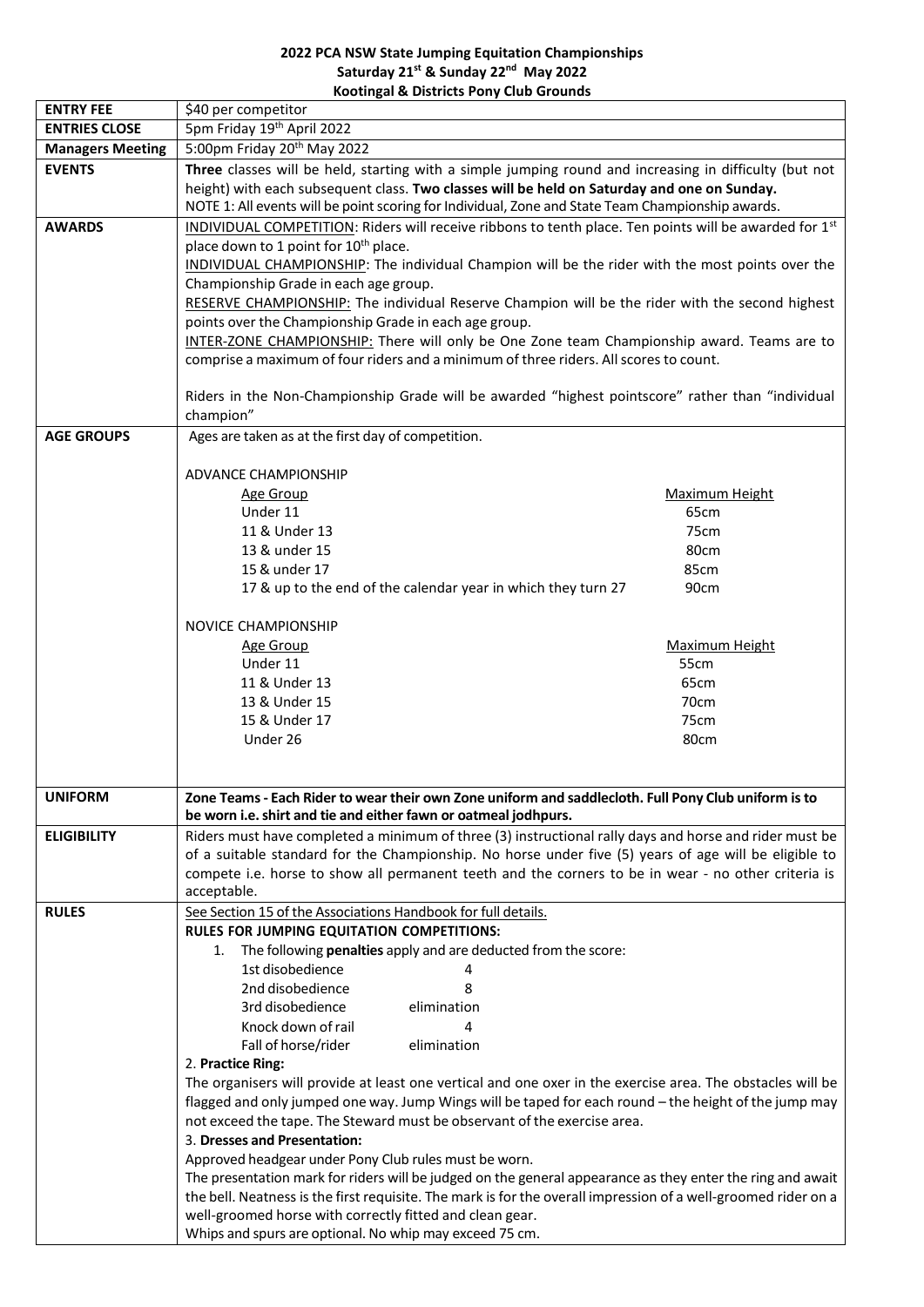|                     | Any rider found to be using an illegal bit will be eliminated at the discretion of the committee.           |  |  |
|---------------------|-------------------------------------------------------------------------------------------------------------|--|--|
|                     | 4. The Arena and Course:                                                                                    |  |  |
|                     | The course plan and the tests required will be displayed before each class.                                 |  |  |
|                     | The course must be marked by start and finish flags. The obstacles will be numbered. The course may be      |  |  |
|                     | walked by competitors. All competitors must salute the judge.                                               |  |  |
|                     | 5. At the discretion of the judge, any rider not having their mount under control shall be dismissed from   |  |  |
|                     | the ring and be eliminated from the class.                                                                  |  |  |
|                     | 6. Rapping:                                                                                                 |  |  |
|                     | It is forbidden to rap horses. If any rapping is confirmed between the day before the first competition and |  |  |
|                     | the end of the Championship, the horse and rider will be banned from all competitions still to be held and  |  |  |
|                     | any prizes won must be handed back.                                                                         |  |  |
|                     | 7. DISQUALIFICATION a. Should a competitor who has lost his/her helmet continue and jump another            |  |  |
|                     | obstacle without having replaced his/her helmet, that competitor will be eliminated from the                |  |  |
|                     | competition. A lost helmet may be handed to a competitor during a round and will incur 8 penalties. b.      |  |  |
|                     | A competitor who refuses to obey the direction of any officiating steward or official is to be reported to  |  |  |
|                     | the senior authority on the day and after consideration by the disputes committee, may be disqualified      |  |  |
|                     | from all or some of the events. c. The advisory committee reserves the right to disqualify a competitor     |  |  |
|                     | for any breach of rule, or if the horse appears lame, exhausted, or unfit for competition or for            |  |  |
|                     | unacceptable behaviour by the rider. Also see section 4.                                                    |  |  |
| <b>PRESENTATION</b> | To be advised - will be announced                                                                           |  |  |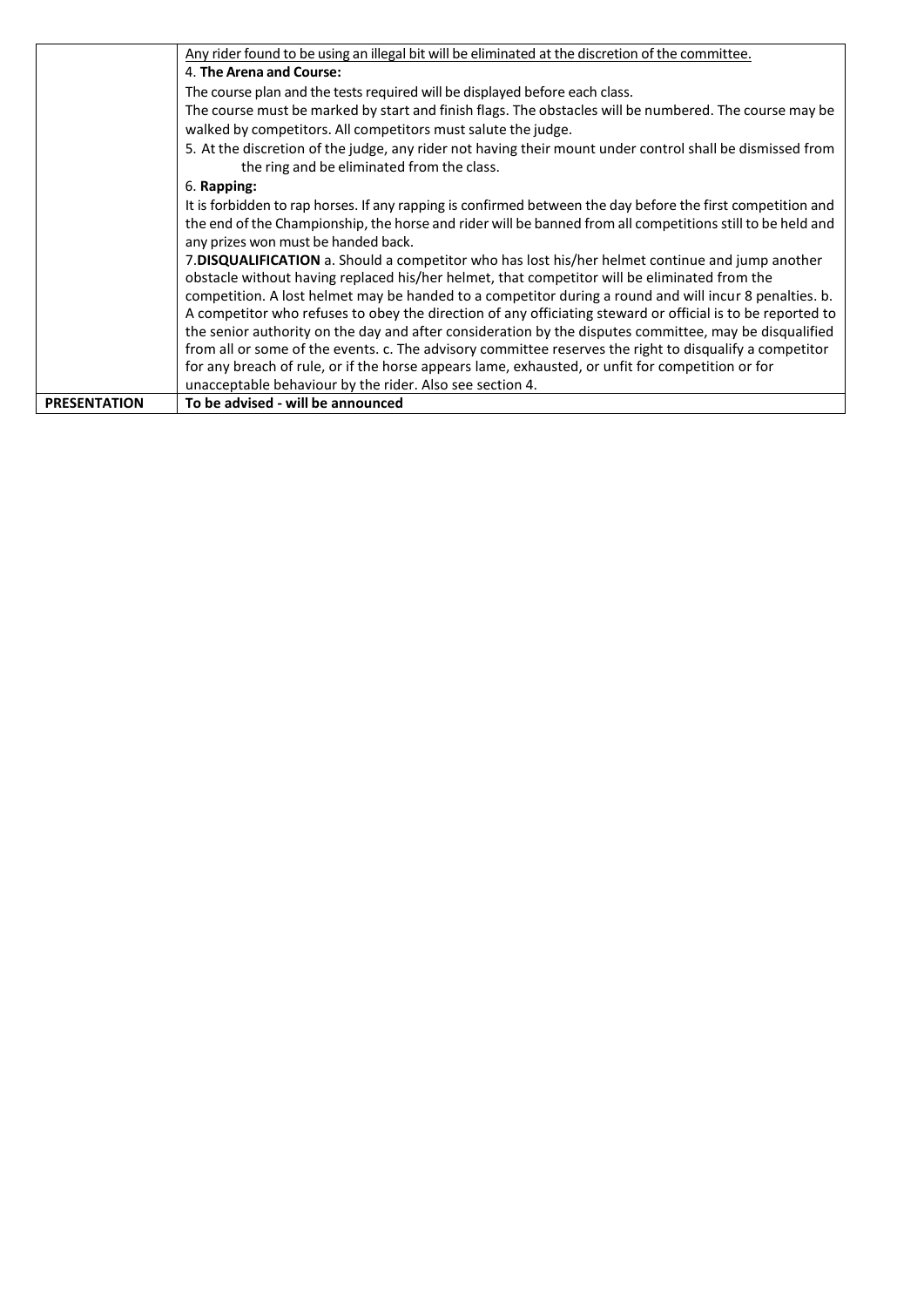

# *The Pony Club Association of N.S.W.*

**HORSEIDENTIFICATION** *Office 7, 25 Victoria Street Wollongong NSW 2500 Phone: (02) 42298977 Fax: (02) 42298966 Ema[il: admin@pcansw.org.au](mailto:admin@pcansw.org.au) Correspondence to: PO Box 2085 Wollongong NSW 2500 Australia*

#### **ZONE: BACK NUMBER (TO BE COMPLETED BY OFFICE): HORSE IDENTIFICATION FORM**

| jeopardise entry.   | Horse Identification forms must be forwarded to the PCA office with State Championship entries. Failure to produce a Horse ID form may                                                                                                                                |                |
|---------------------|-----------------------------------------------------------------------------------------------------------------------------------------------------------------------------------------------------------------------------------------------------------------------|----------------|
|                     |                                                                                                                                                                                                                                                                       |                |
| <b>RIDERS NAME:</b> |                                                                                                                                                                                                                                                                       |                |
| PHONE:              |                                                                                                                                                                                                                                                                       |                |
| ZONE:               | <u> 1989 - Johann Stoff, Amerikaansk politiker († 1908)</u>                                                                                                                                                                                                           |                |
|                     |                                                                                                                                                                                                                                                                       |                |
|                     | IS THIS HORSE CURRENTLY HENDRA VACCINATED: YES/NO                                                                                                                                                                                                                     |                |
|                     |                                                                                                                                                                                                                                                                       |                |
|                     |                                                                                                                                                                                                                                                                       |                |
| <b>OWNERS NAME:</b> | If not owned by rider please provide a copy of the lease agreement                                                                                                                                                                                                    | LEASED: YES/NO |
| COLOUR:             |                                                                                                                                                                                                                                                                       |                |
| SEX:                | AGE:                                                                                                                                                                                                                                                                  |                |
|                     | OFFSIDE<br><b>NEARSIDE</b><br><b>REAR VIEW</b><br>FRONT VIEW<br>HINDLEGS<br><b>HINDLEGS</b><br><b>FORELEGS</b><br>FORELEGS                                                                                                                                            |                |
|                     |                                                                                                                                                                                                                                                                       |                |
| <b>MARKINGS:</b>    |                                                                                                                                                                                                                                                                       |                |
|                     | I certify this to be the horse entered by the above riding member for the                                                                                                                                                                                             |                |
| Signed:             | (Championship/event).<br>(Zone Chief Instructor)                                                                                                                                                                                                                      |                |
| Signed:             | (rider if 18 years or over)<br>Date: <u>_____________________</u>                                                                                                                                                                                                     |                |
| Signed:             | (parent/guardian if rider under 18)<br>Date: the contract of the contract of the contract of the contract of the contract of the contract of the contract of the contract of the contract of the contract of the contract of the contract of the contract of the cont |                |
|                     |                                                                                                                                                                                                                                                                       |                |

PLEASE NOTE: Only ONE Horse ID Form will need to be completed for each horse (even if competing in more than one discipline). For those bringing two or more horses, you must complete a new Horse ID for each horse.